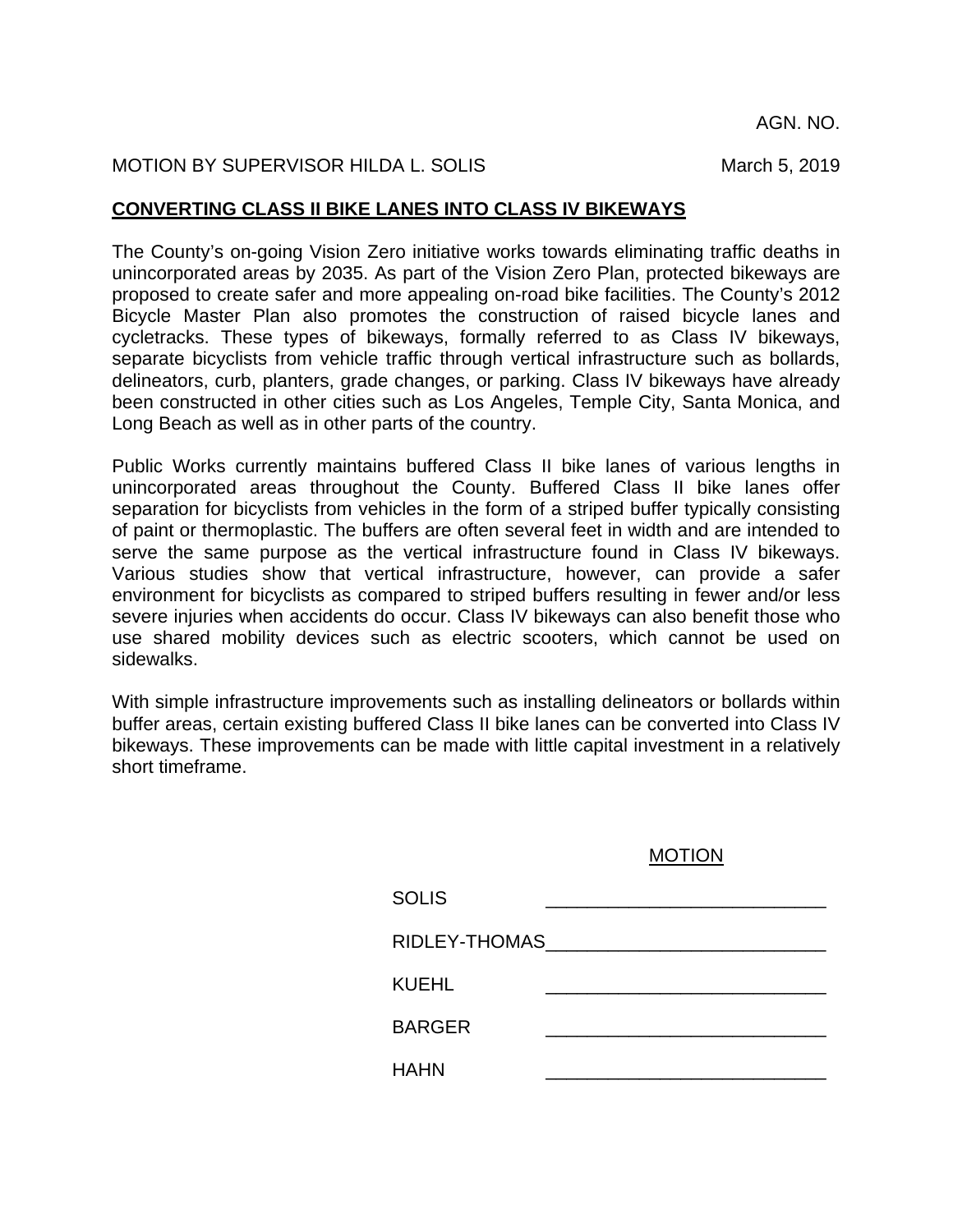Public Works also maintains non-buffered Class II bike lanes with adjacent curb parking. These types of bike lanes can be converted into Class IV bikeways as part of future projects by moving the bike lane to the curb and utilizing parking as a form of vertical separation.

**I THEREFORE MOVE** that the Board of Supervisors direct the Director of Public Works to:

- 1. Study the feasibility of converting existing County-maintained buffered Class II bike lanes into Class IV bikeways. The study should include the following elements:
	- a. Identification and mapping of existing buffered Class II bike lanes. This should also include details regarding location by Supervisorial District/community, buffer and lane widths and whether or not there is adjacent on-street parking
	- b. Recommendations for type of vertical separation to be placed within the existing buffer for each bikeway
	- c. Standards for addressing conflict points along the bikeways including at driveways and turning lanes
	- d. Descriptions of pavement condition
	- e. Cost estimates
	- f. Potential funding sources including Road Maintenance and Rehabilitation Account funds
	- g. Potential timeframe required to implement the improvements. This should consider community meetings, phasing as necessary, and project delivery method
	- h. Identification of projects currently in design or construction that include existing buffered Class II bike lanes within the project limits

Per California Streets and Highways Code §891(b), the study should also consider whether or not there are any Class IV bikeway alternative design criteria that can be utilized in place of State design criteria to better align with Public Works standards, operations, and maintenance practices.

- 2. Identify and map all County-maintained Class II bike lanes with adjacent curb parking.
- 3. Report back to the Board of Supervisors in 90 days in response to directives 1 and 2.
- 4. As a policy moving forward for transportation projects in unincorporated areas that include existing or proposed Class II bike lanes, consider converting these bike lanes to Class IV bikeways where feasible by:
	- a. Adding vertical separation or by
	- b. Moving the bike lane to the curb and utilizing parking (where present) as a form of vertical separation. Improvements such as door zones and supplemental vertical separation such as bollards or delineators should be considered as part of the conversion.

This policy would not apply to projects that are currently funded by grants if the policy would put the grant funds at risk due to schedule delays or other